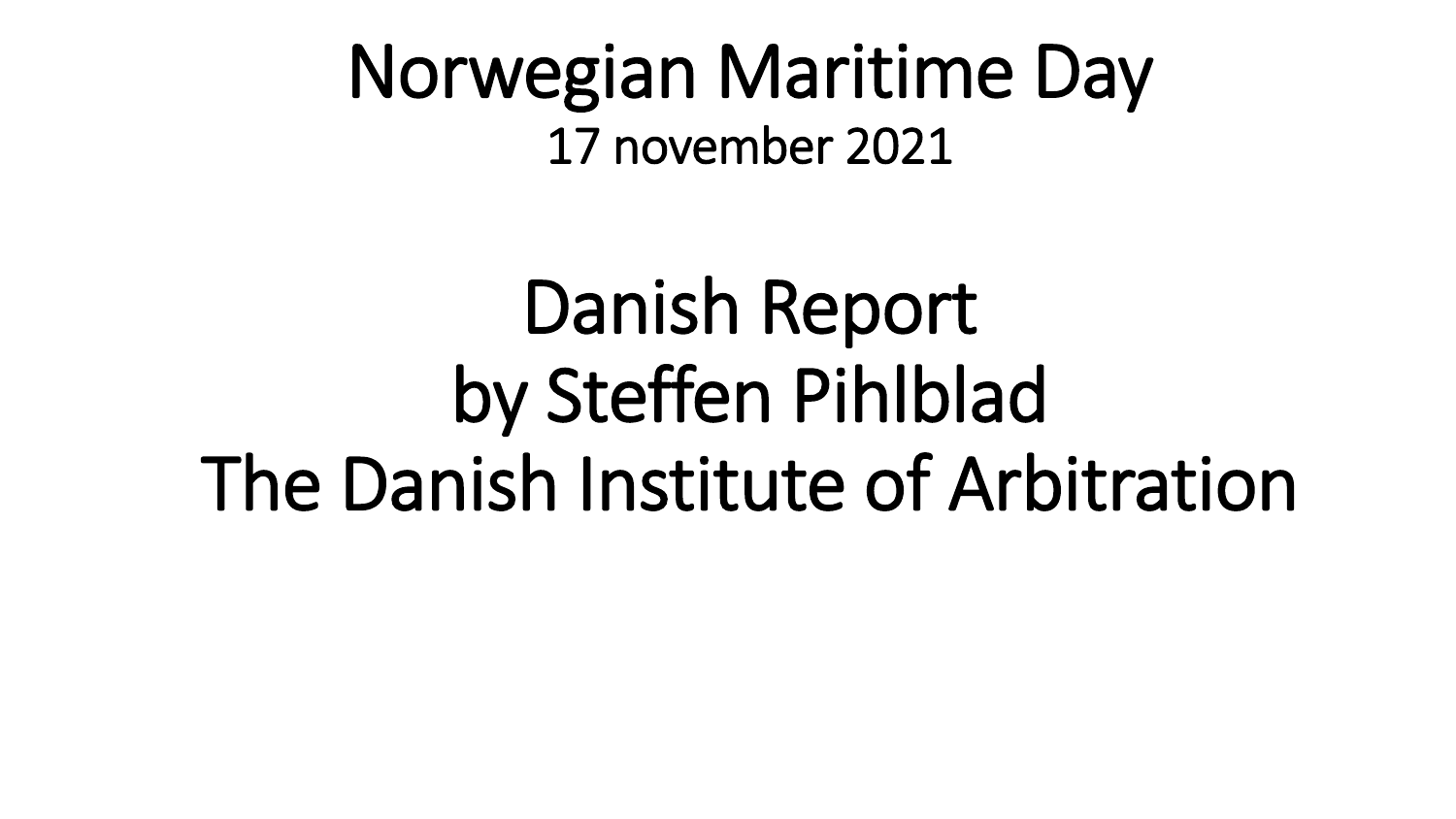## Duty to disclose in the Arbitration Act

Art. 12(1) of the Danish Arbitration Act from 2005:

"**(1)** When a person is approached in connection with a possible appointment as an arbitrator, that person shall disclose any circumstances likely to give rise to justifiable doubts as to his or her impartiality or independence. An arbitrator, from the time of the appointment and throughout the arbitral proceedings, shall without delay disclose any such circumstances to the parties unless they have already been informed of them by the arbitrator."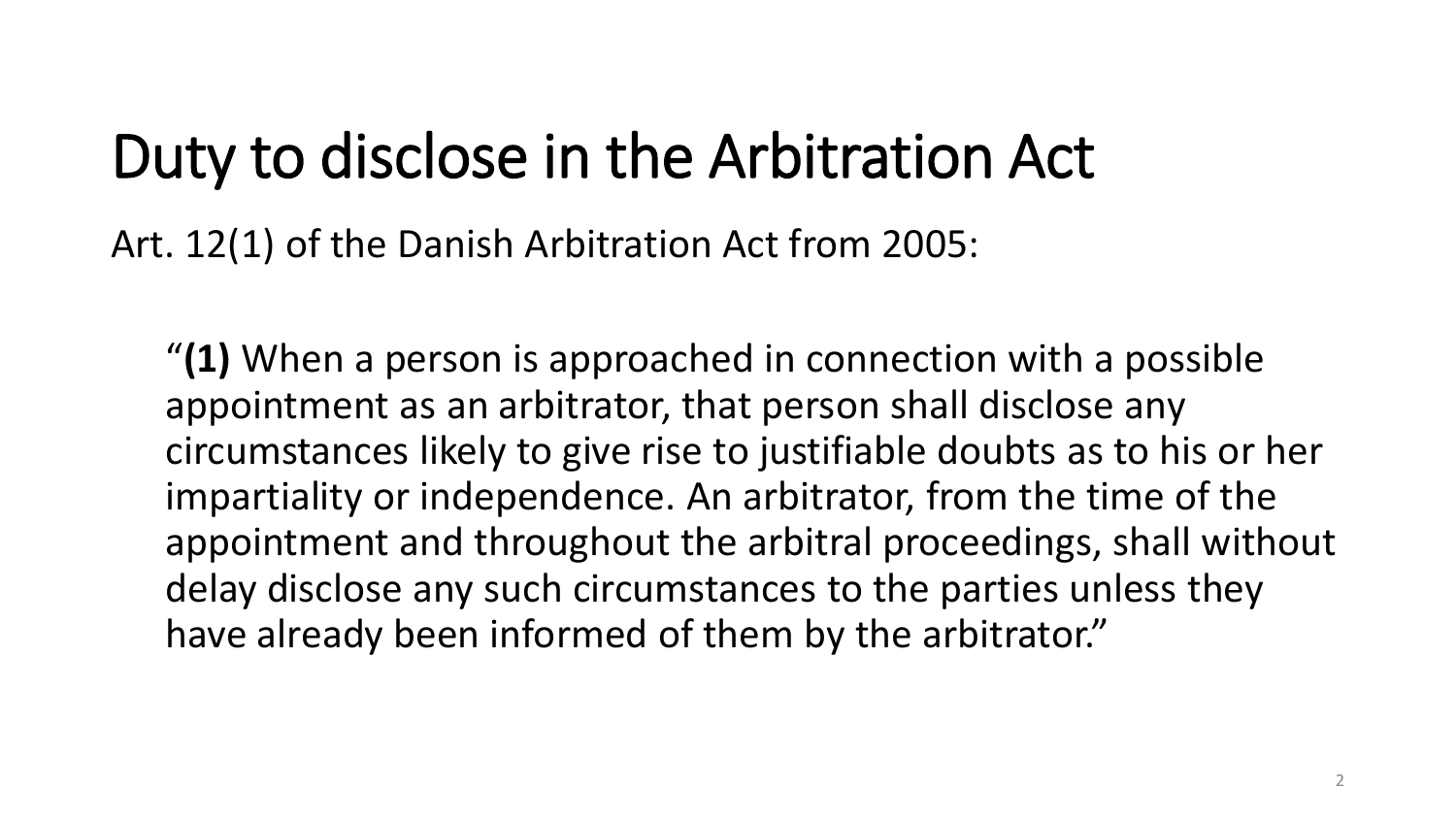## Modifications to the duty of disclosure?

#### **Waiver from the Parties:**

According to art. 2(2) of the Act, "art. 12 ... may not be derogated from by agreement".

#### **Customs and pratices in the particular field?**

Art. 28(4) of the Act, "the arbitral tribunal shall decide [all cases] in accordance with the terms of the contract and shall take into account the usages of the trade applicable to the transaction".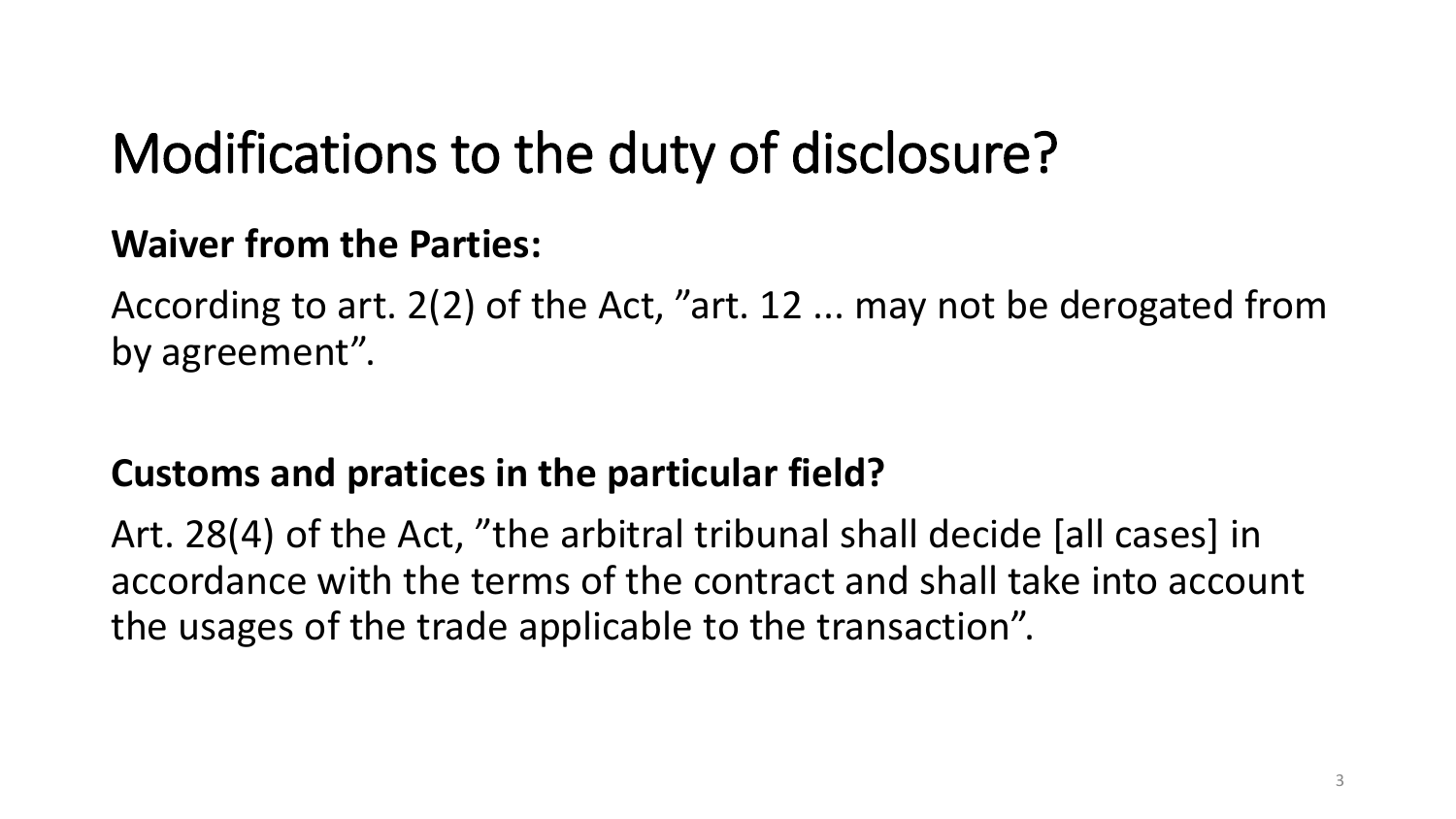## When can an arbitrator be challenged and what is the procedure?

Art. 12(2) and art. 13 of the Arbitration Act:

"Art. 12(2) An arbitrator may be challenged only if circumstances exist that give rise to justifiable doubts as to the arbitrator's impartiality or independence [, or if the arbitrator does not possess qualifications agreed to by the parties. A party may challenge an arbitrator appointed by him or her, or in whose appointment he or she has participated, only for reasons of which he or she becomes aware after the appointment has been made]."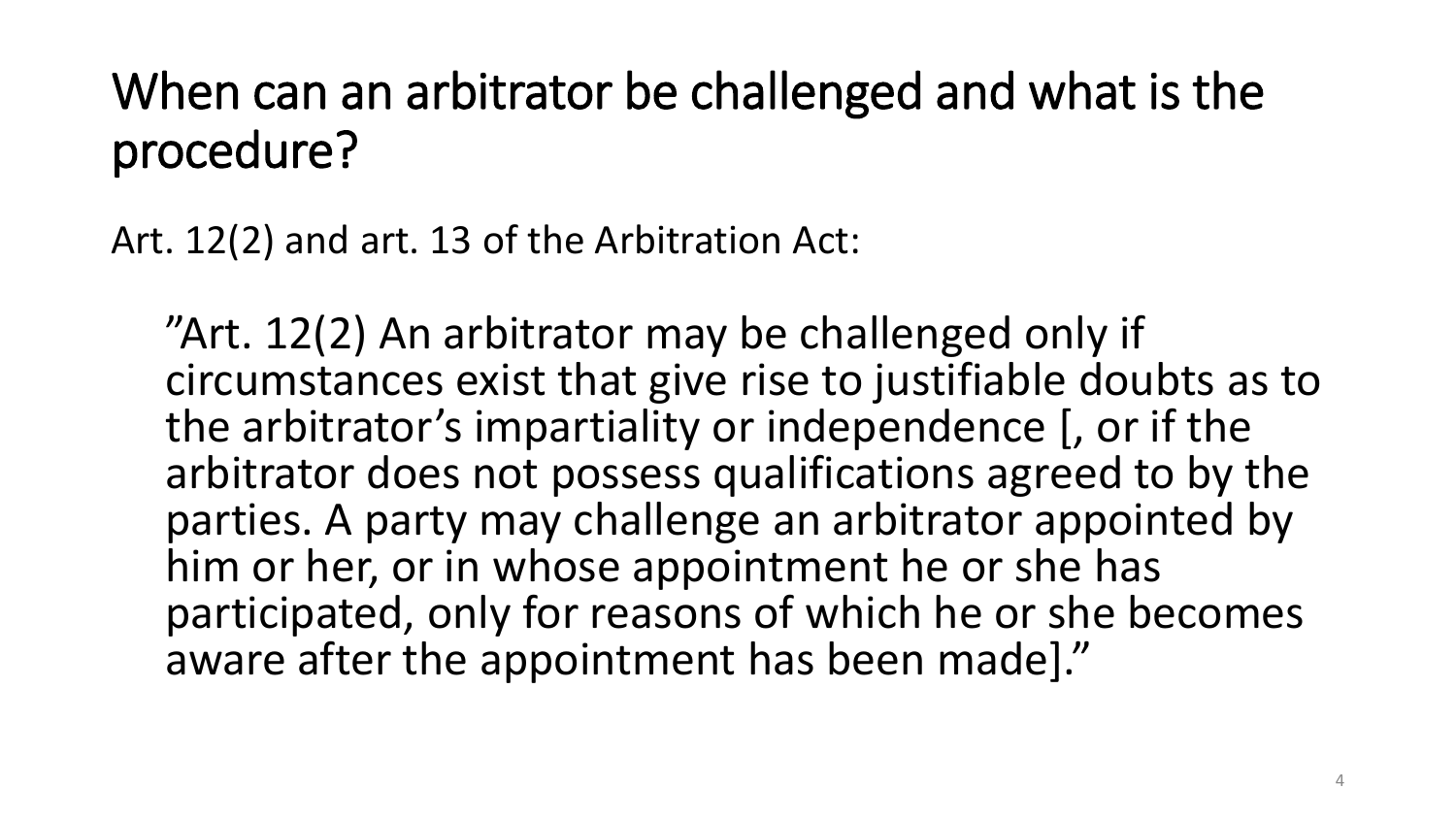## When can an arbitrator be challenged and what is the procedure? – Art. 13

"Art 13 of the Arbitration Act:

**(1)** The parties are free to agree on a procedure for challenging an arbitrator.

**(2)** Failing such agreement, a party who intends to challenge an arbitrator shall, within fifteen days after becoming aware of the constitution of the arbitral tribunal and of the circumstances on which the challenge is based, send a written statement of the reasons for the challenge to the arbitral tribunal. Unless the challenged arbitrator withdraws from office or the other party agrees to the challenge, the arbitral tribunal shall decide on the challenge.

**(3)** If a challenge under any procedure agreed upon by the parties or under the procedure of para. (2) is not successful, the challenging party may request, within thirty days after having received notice of the decision rejecting the challenge, the courts to decide on the challenge. While such a request is pending, the arbitral tribunal, including the challenged arbitrator, may continue the arbitral proceedings<br>and make an award.

**(4)** A challenge may not later be invoked in support of an application for setting aside or refusing recognition or enforcement of the arbitral award."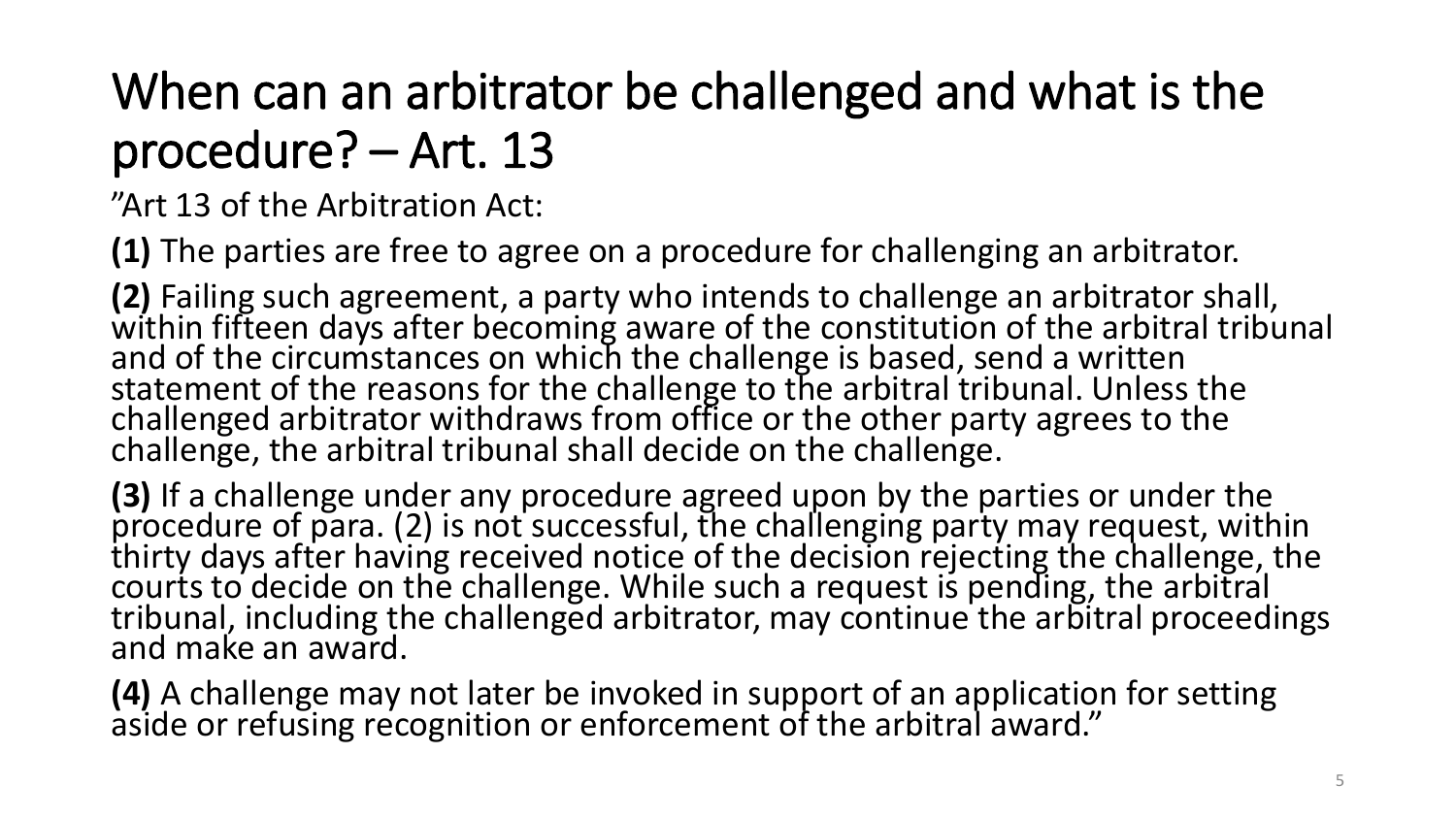## The DIA Rules (2021): Duty to be independented and impartial

Art. 20(1) of the DIA Rules of Arbitration: "Any person appointed arbitrator shall be ... impartial and independent."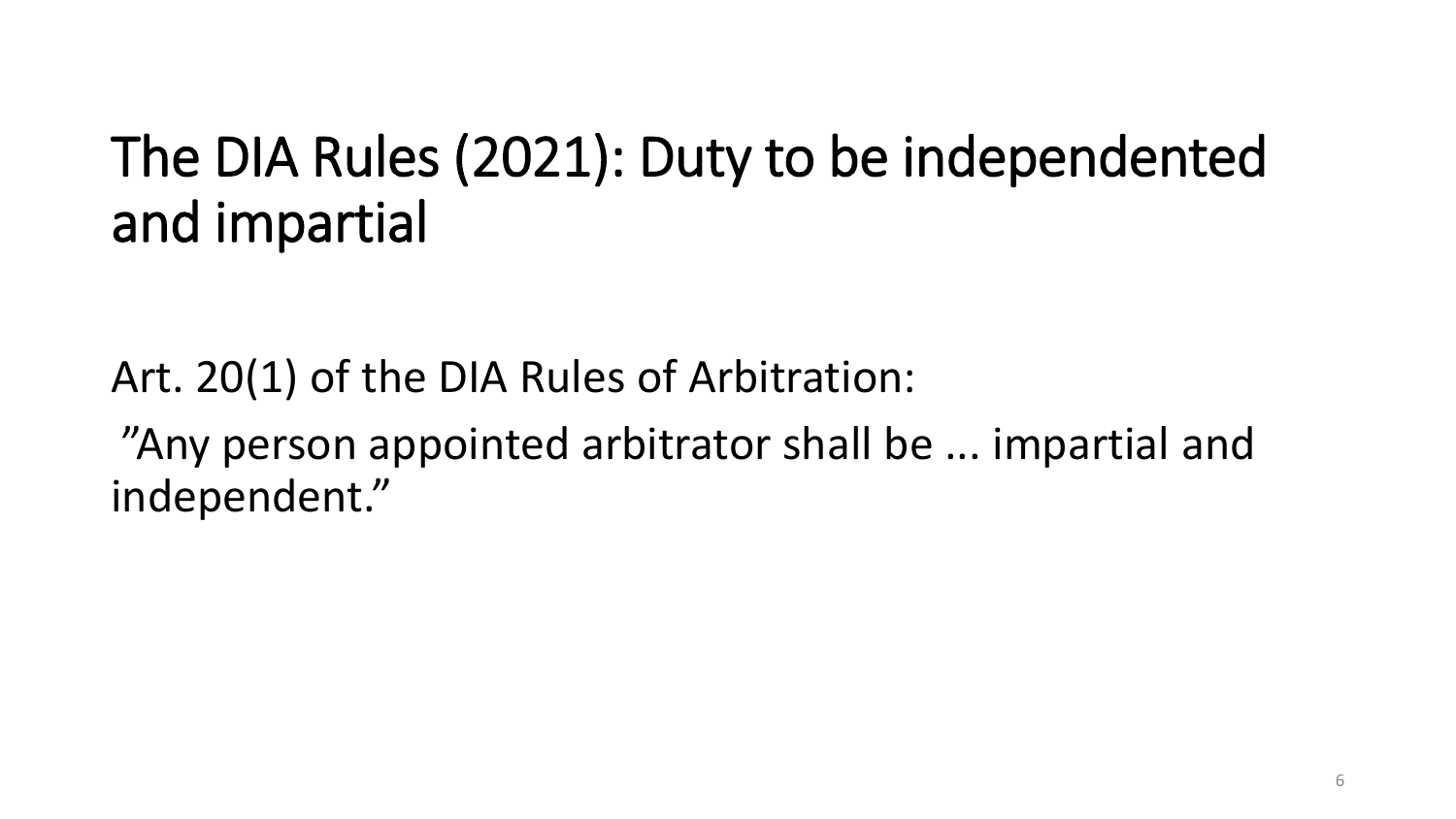## Duty of disclosure

Art. 20 (2)-(4) of the DIA Rules of Arbitration:

**"(2)** Before being confirmed as an arbitrator, the arbitrator shall sign the DIA's Declaration of Acceptance, Impartiality and Independence etc., which he or she shall send to the Secretariat. At the same time, the arbitrator shall disclose in writing circumstances, which may give rise to justifiable doubts regarding the arbitrator's availability, impartiality or independence. The arbitrator shall also provide information regarding his or her professional and educational background (CV/résumé). The Secretariat shall send the declaration and the CV/résumé to the parties and set a time limit for any comments. **(3)** During the arbitration the arbitrator shall immediately disclose in writing to the other arbitrators, the parties and the Secretariat circumstances that should have been disclosed, see par. (2), had they existed at the time. **(4)** A party must immediately inform in writing the Secretariat, the Arbitral Tribunal and the other parties of the identity of any third party, which has entered into an arrangement regarding funding of any costs in relation to the case and under which it has an economic interest in the outcome of the case."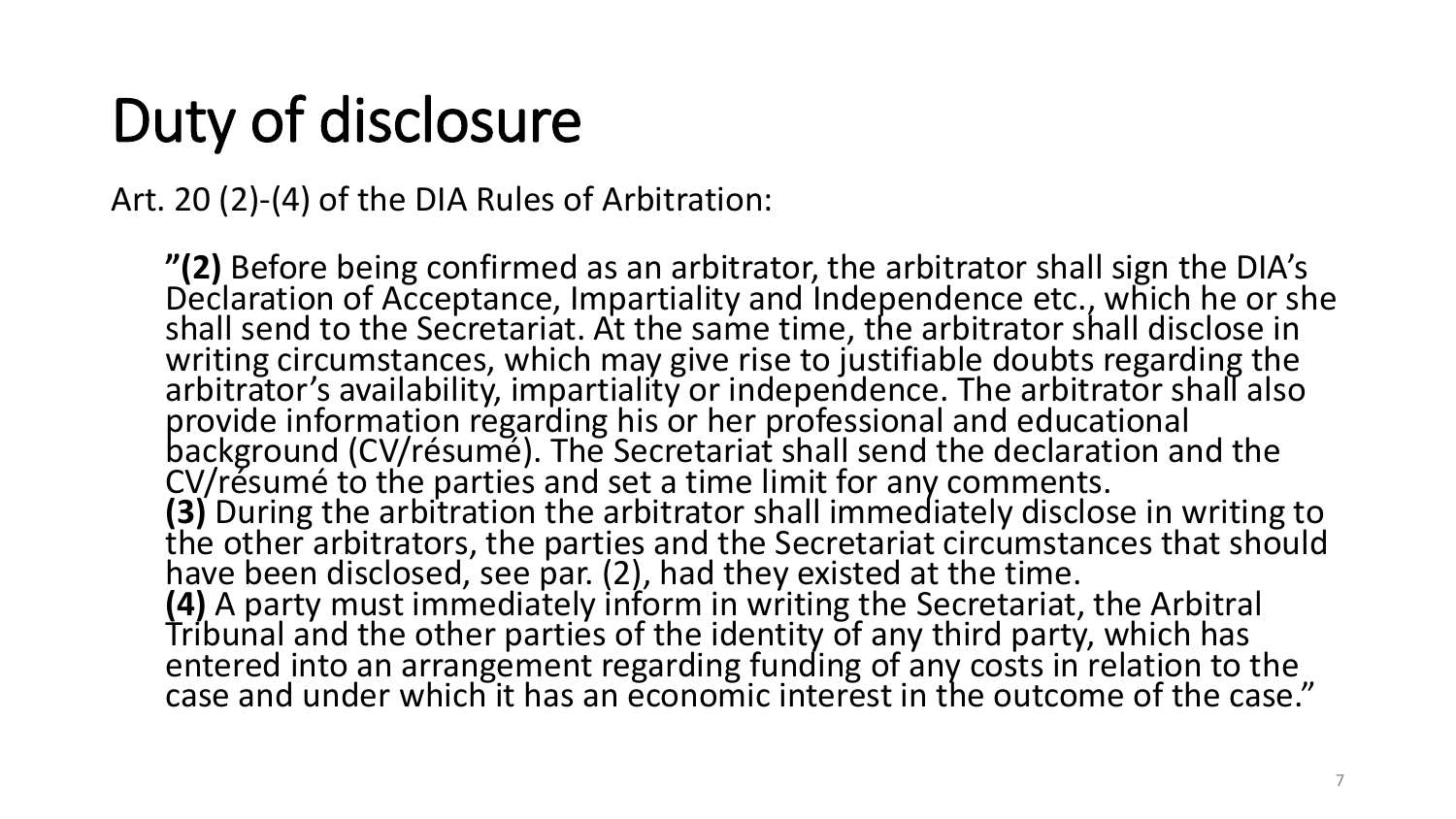### When can an arbitrator be challenged and what is the procedure?

Art. 21 of the DIA Rules of Arbitration:

"(1) A party may only challenge an arbitrator if it finds that circumstances exist, which give rise to justifiable doubts regarding the impartiality or independence of the arbitrator, or if the party finds that the arbitrator does not possess the qualifications agreed between the parties. A challenge shall be submitted in writing to the Secretariat within 15 calendar days<br>of the party having become aware of the appointment of the arbitrator and the

circumstances on which the challenge is based.<br>(2) The Secretariat shall notify the parties and the challenged arbitrator of its receipt of the challenge setting a time limit for any comments. A copy of the notification shall be sent to the other arbitrators, if any, at the same time.

(3) The Chair's Committee shall decide on the challenge, unless the challenged arbitrator resigns or the parties agree that the arbitrator shall not be confirmed or that the arbitrator's duties shall cease.

(4) Even in the absence of a challenge mentioned in par. (1), the Chair's Committee may not confirm an arbitrator or may decide to revoke the arbitrator's confirmation if the Chair's Committee finds that there are justifiable doubts regarding the impartiality or independence of the arbitrator, or if it finds that the arbitrator does not possess the qualifications agreed between the parties." And the set of the set of the set of the set of the set of the set o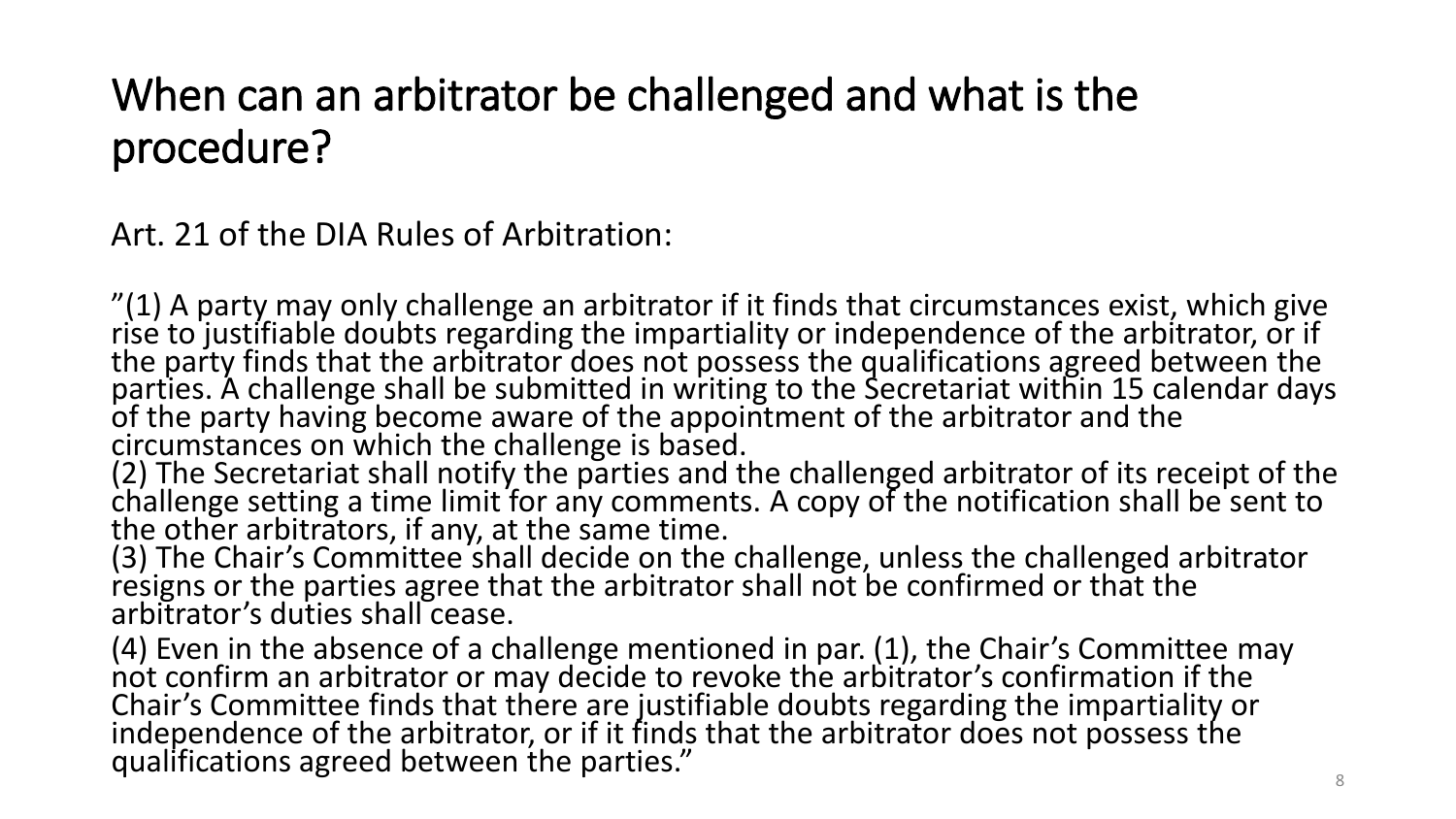### Danish Supreme Court case law

U 2005 611 H: An insurance company had in 2003 appointed an arbitrator [Mr. Rokison!] who until 1996 had acted as a lawyer and now had a significant number of appointments as arbitrator. The arbitrator had in 1992, 1996, 2001 and 2003 been appointed by the insurance company. One of these cases was still pending. Before 1996 the arbitrator has been instructed in one case by the insurance company. The Supreme Court found that these circumstances could not in itself be considered as justifiable doubts regarding the arbitrator's impartiality and independence and the Court rejected the challenge.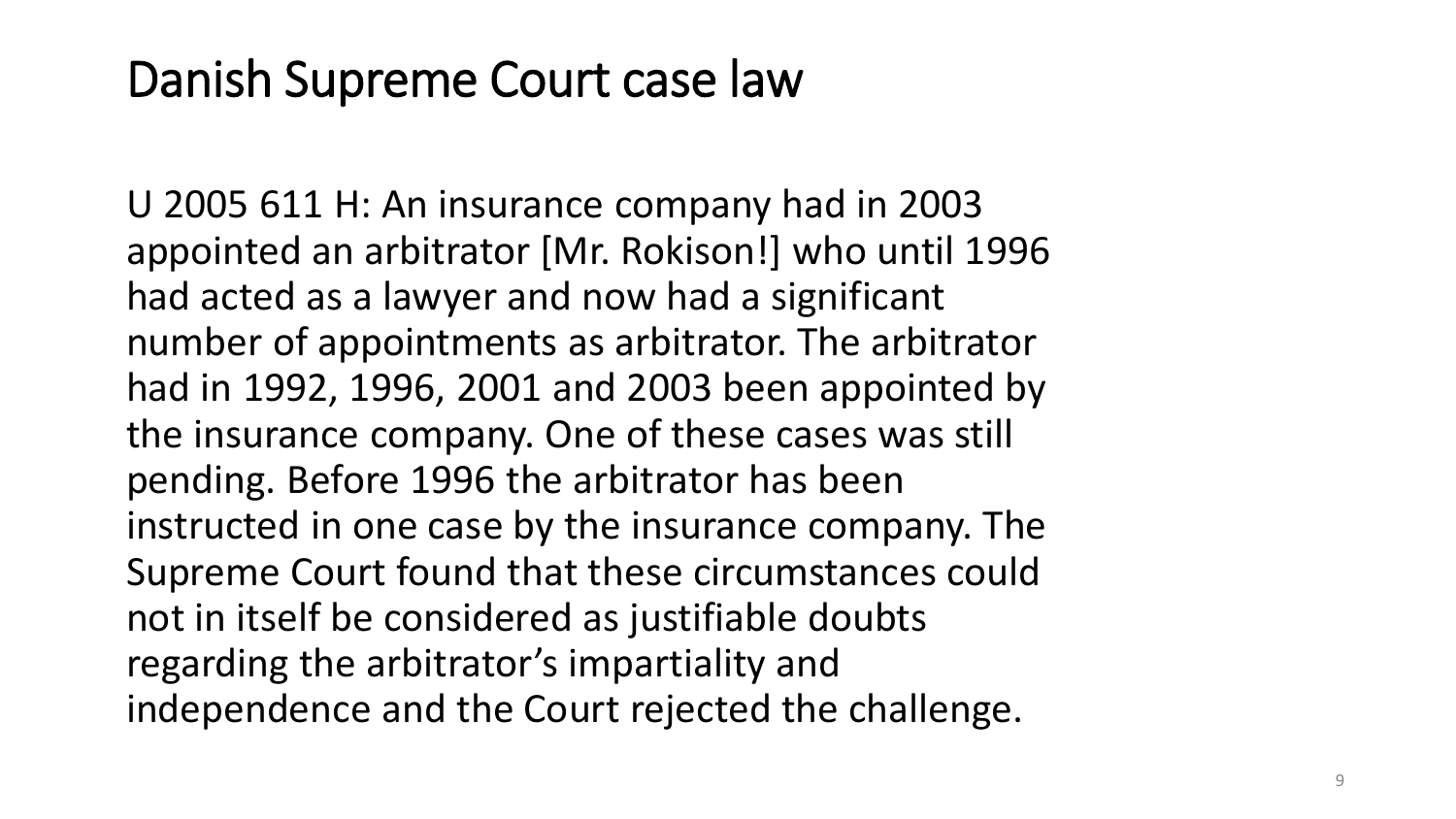#### Mr. Rokison's disclosures in the case

"I have been appointed on behalf of various Ace companies in a number of arbitrations over recent years, and although this has not represented a dominant part of my practice as an arbitrator and does not, in my view, affect in any way my independence or impartiality, it is something which I consider should be brought to the attention of the Respondents and their legal representatives at the outset, to give them an opportunity of objecting. I am sure that it is better for all cards to be on the table at this stage rather than risk some challenge to the tribunal or any award at a later stage."

"In response to your request for me to provide »permitted details« of matters on which I have been appointed as arbitrator by ACE and CIGNA companies, it seems to me that details of arbitrations in which I have been appointed must be subject to a duty of confidentiality on my part.

However, without being in breach of that duty, I believe I can reveal that, according to my clerk's records, over the past ten years or so I have been appointed in five previous cases involving ACE or CIGNA as follows: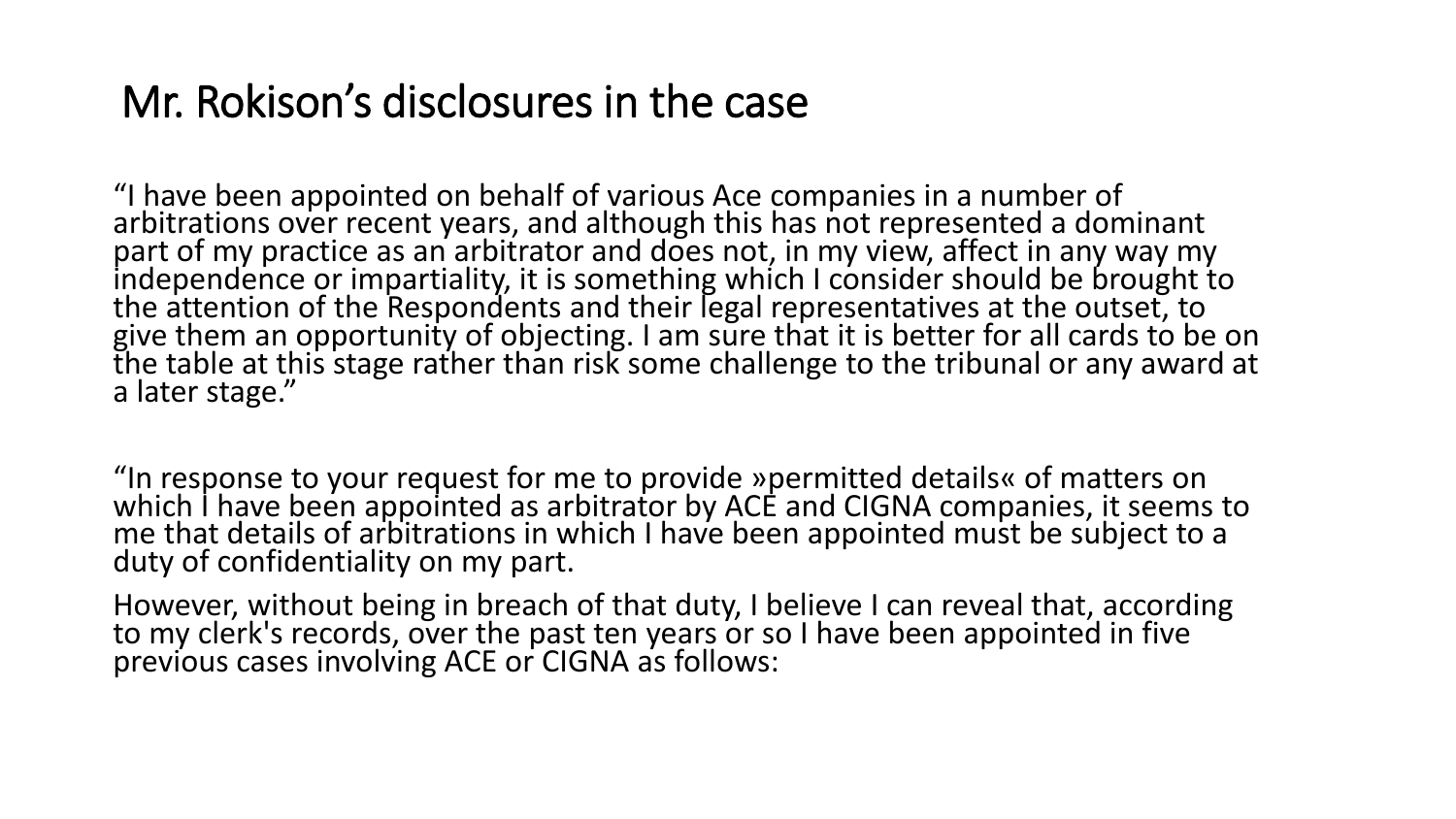## Disclosures, cont.

…..

(1) Appointed in December 1992 by an ACE company in relation to a claim by a US fertilizer company which culminated in an Award in February 1995 and a further Award in 1997.

(2) Appointed in August 1996 by an ACE company in relation to a claim by a major US motor manufacturer, which culminated in an Award in June 1999.

(3) Appointed in April 1998 (as) Third Arbitrator in an arbitration in which CIGNA was the Claimant. This arbitration did not proceed to an Award.

(4) Appointed in October 2001 by an ACE company as re-insurers in relation to a claim by »captive« insurers of a large US accountancy firm. The arbitration settled after a hearing in May 2003.

(5) Appointed in March 2003 by an ACE company and the assignee of another ACE company in relation to a claim concerning satellite telecommunications. My appointment was not confirmed by the Court of the ICC.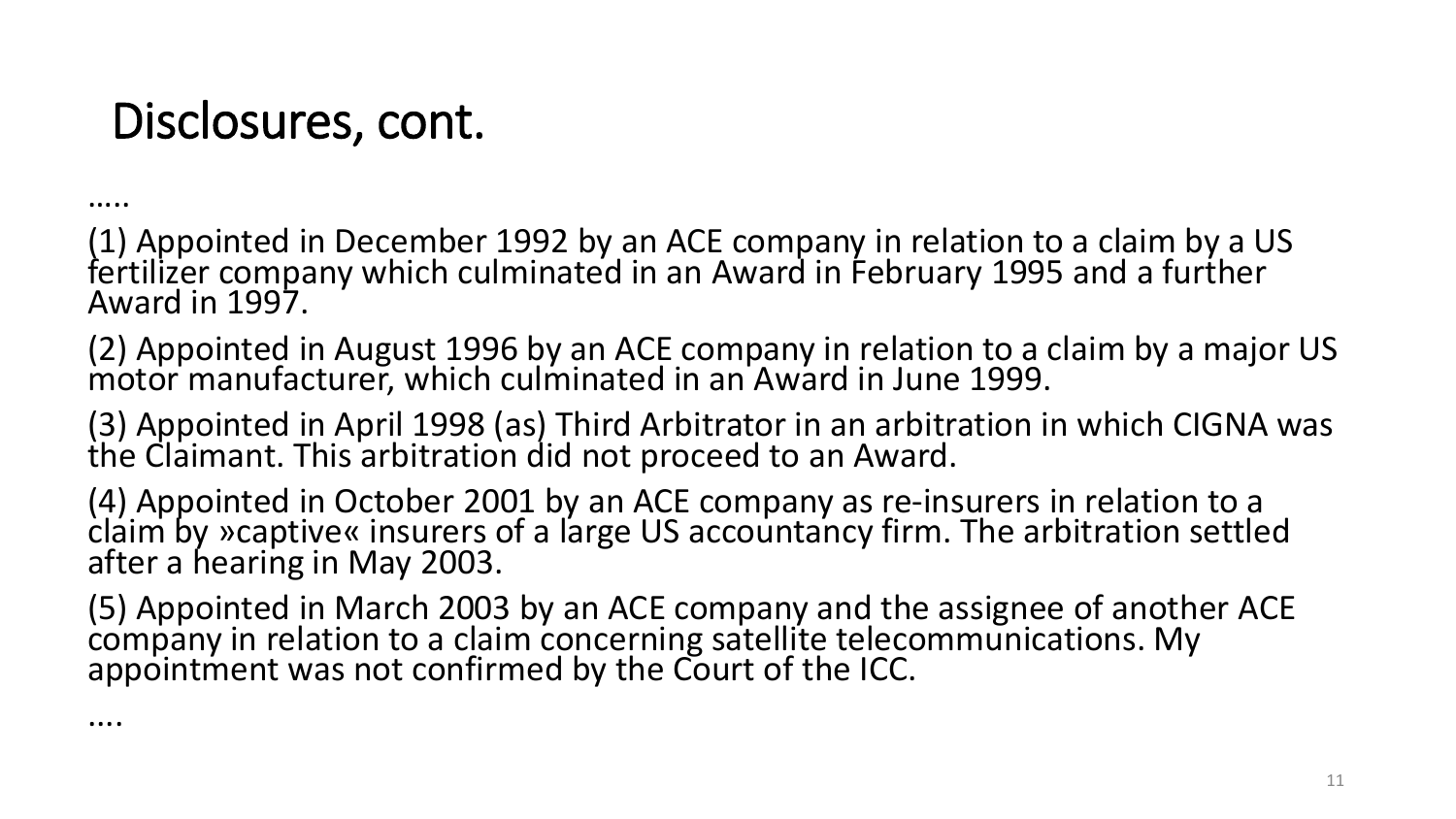## Disclosures, cont.

…

Over the past ten years I have been a very busy international commercial arbitrator, especially since my retirement from practice as a barrister in 1996.

Currently, I have a pending »case load« of over 50 arbitrations. No single »client« or firm of solicitors forms or ever has formed a dominant part of my practice.

I remain wholly independent and do not believe that anyone fully aware of the relevant facts could have any reasonable doubt as to my impartiality."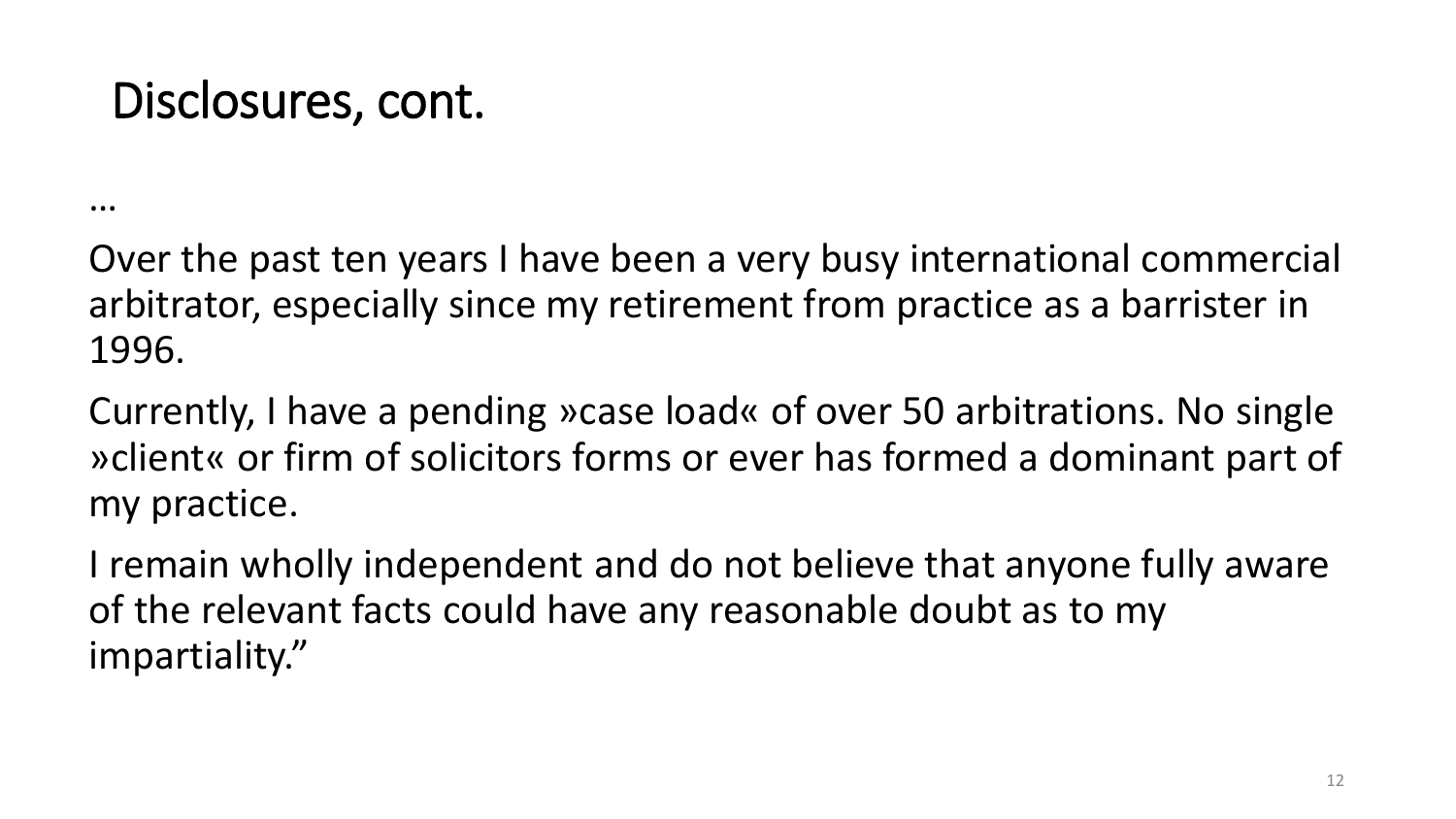"The reason why records maintained by barristers' chambers do not contain details sufficient to respond to your specific requests is that, until very recently, no-one has seen fit to question the independence or impartiality of a practising barrister or a retired barrister practising as an arbitrator.

The Bar has, traditionally, been a profession of independent sole practitioners linked only by the sharing of expenses within the chambers in which we practice. So far as practice at the Bar is concerned, »conflicts« simply do not enter into it. Within specialist chambers, it is by no means unusual for the barristers instructed on opposing sides in a dispute to be members of the same chambers. Furthermore, it would be a breach of professional etiquette to decline instructions because the barrister concerned, or another member of the same chambers, had previously been instructed by *either* party to a dispute. It would only be inappropriate to accept instructions if, as a result of previous representation of the opposing party the barrister had acquired special knowledge e.g. of its business affairs, which could be used to its prejudice.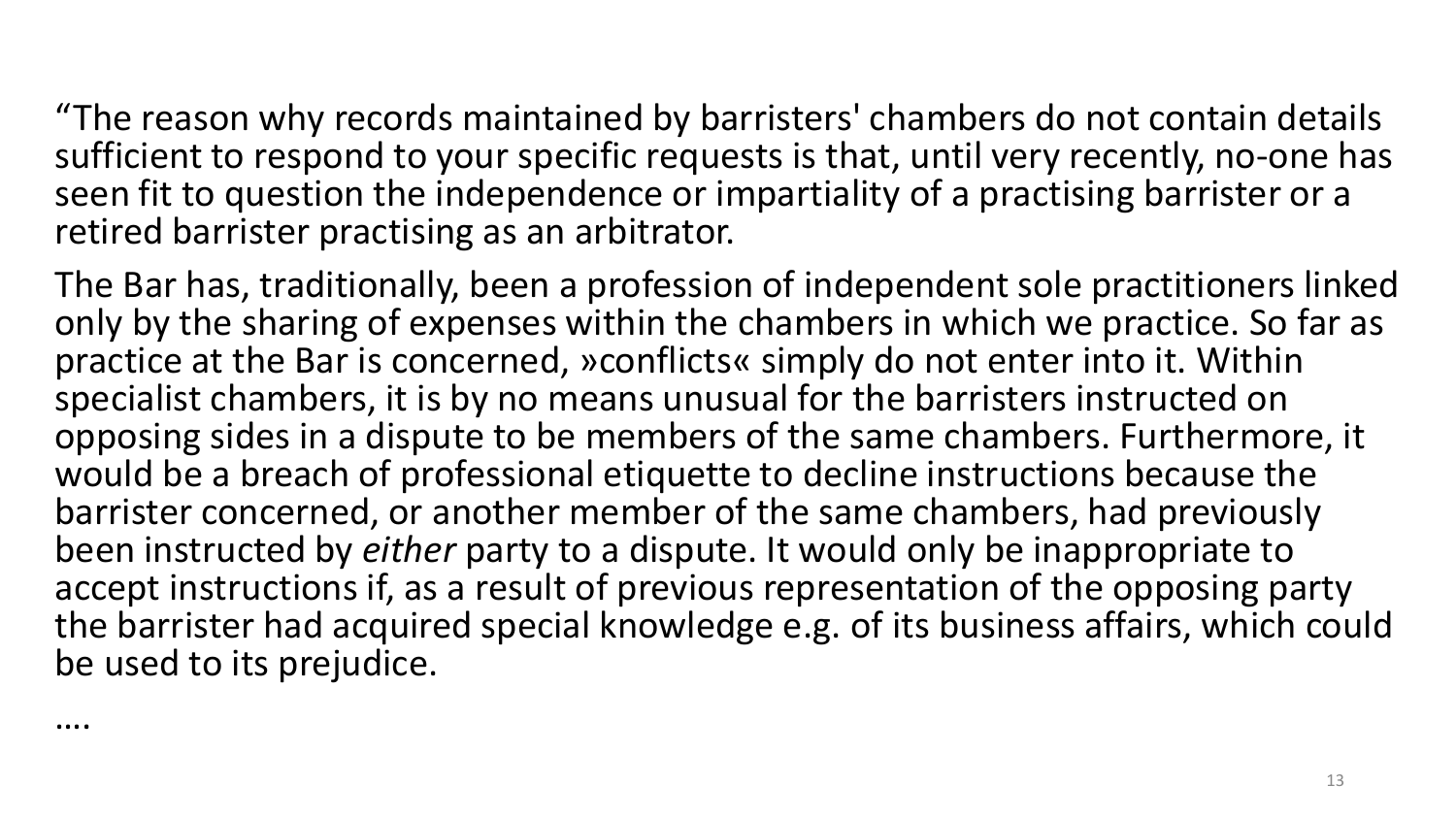### Disclosures, cont.

….

It is not therefore necessary for our clerks to maintain the sort of detailed records which would be necessary in, for example, a firm of solicitors.

I hope that the above may be of same assistance.

I note that my co-arbitrator has resigned in response to a challenge based on his previous relationships. I should of course be prepared to resign my appointment if both parties were to agree to my adopting this course, but I do not think it right to resign in the face of opposition to that course from my appointors, who in my view are entitled, subject to valid objection, to appoint the arbitrator of their choice."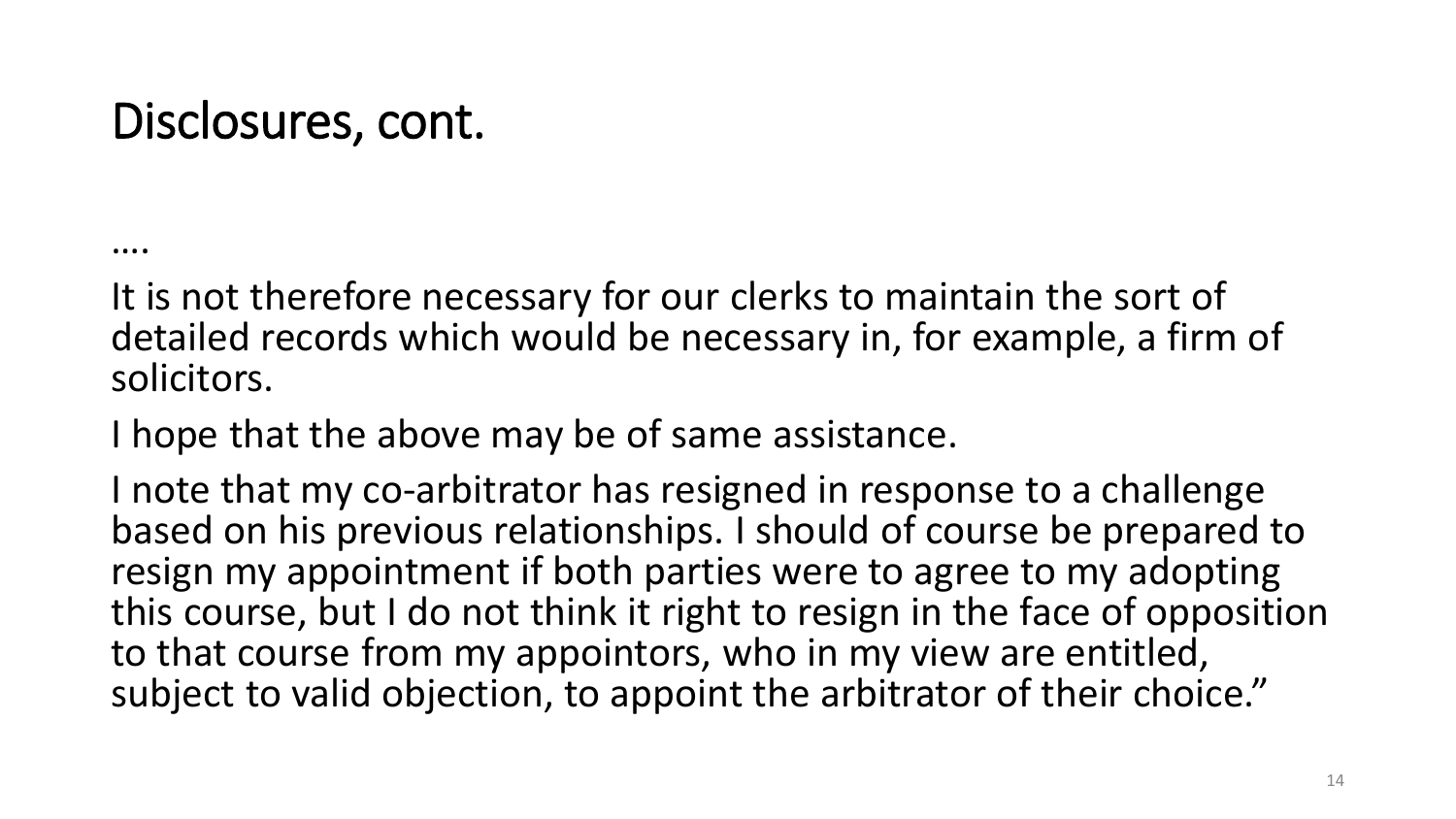## Case law, cont.

U2016 146H: The Supreme Court considered a question on (apparent) bias arising out of a Facebook connection between a judge and the victim of a violent action in a criminal case:

"It follows from the Supreme Court's practice that the provision in art. 61 [of the Danish Administration of Justice Act] has a dual purpose, namely partly to avoid a real risk that the decision in the specific case is affected by irrelevant considerations, and partly to avoid distrust of the parties or the outside world to the judges that are involved in the case. The latter implies that a judge is biased if, due to the judge's connection to the case or the parties to the case, doubts can be raised regarding whether the judge is completely independent and impartial. In order to lead to successful challenge of the judge, the doubt must be reasonably justified in objective circumstances. In addition, art. 61 must be interpreted in the light of art. 6(1) of the European Convention on Human Rights, according to which everyone has the right to a trial before an independent and impartial tribunal, and the related case law of the European Court of Human Rights."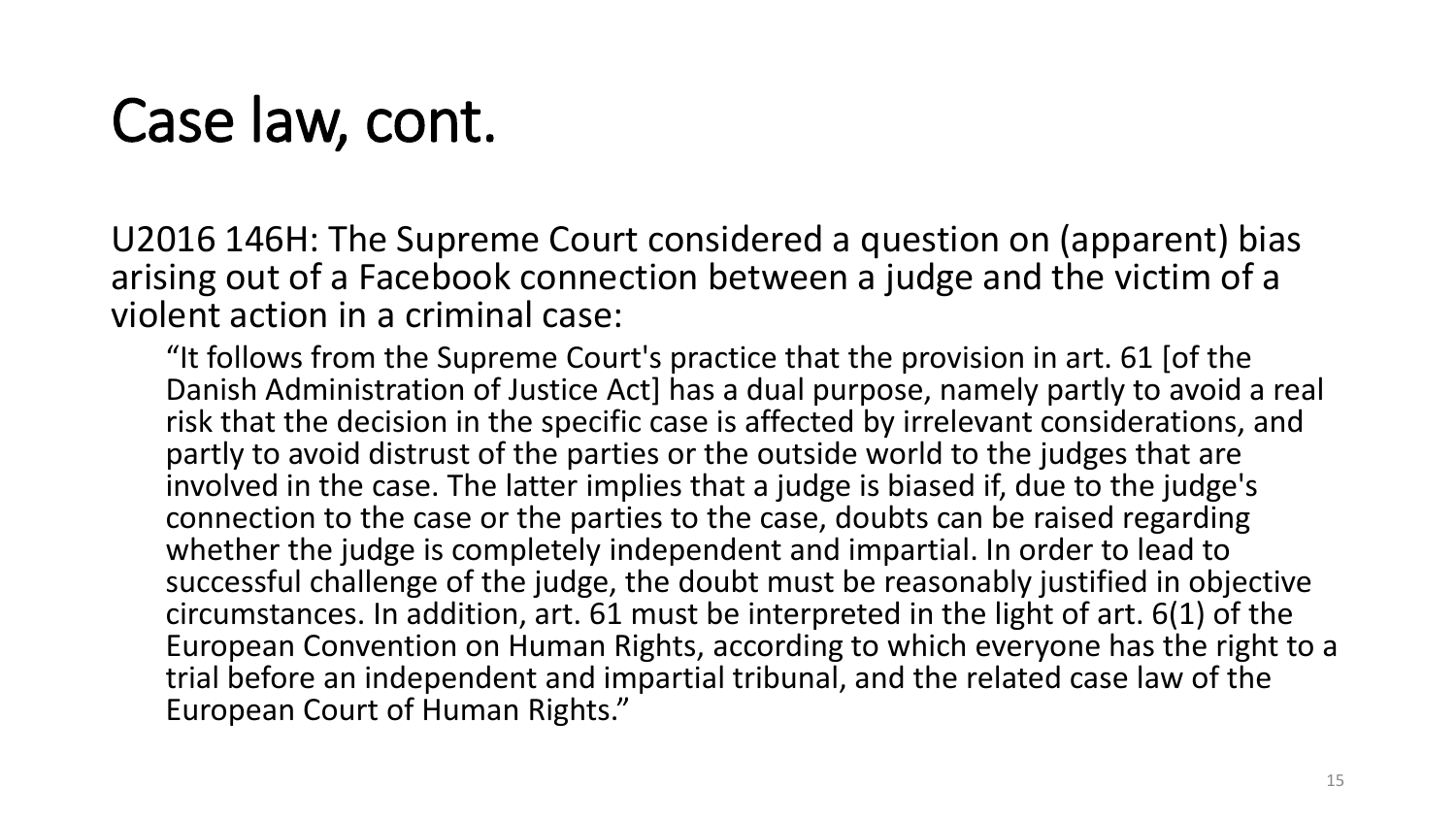### What does it take to be biased?

#### **Preparatory works of the Arbitration Act:**

"…it depends on an assessment of whether there are circumstances which give rise to justified doubt as to the impartiality or independence of the arbitrator. Circumstances which would make a state court judge biased under the Administration of Justice Act § 60(1), or § 61, will normally always give rise to justified doubt about an arbitrator's impartiality or independence."[underlines by me]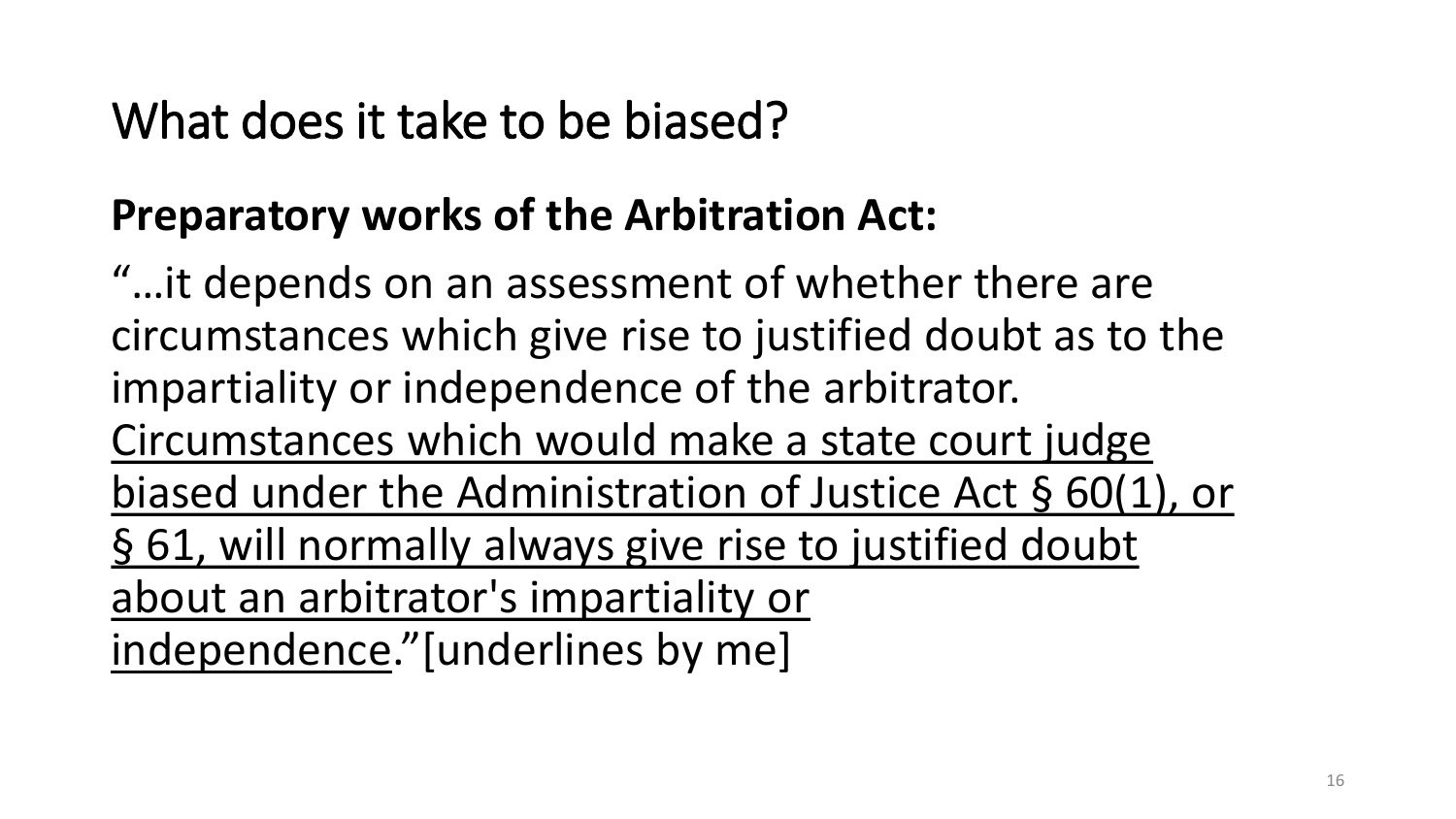# **Confidentiality**

Art. 50 of the DIA Rules:

"The members of the Arbitral Tribunal … shall treat all matters relating to the arbitration as confidential."

The Danish Arbitration Act does not contain a similar provision.